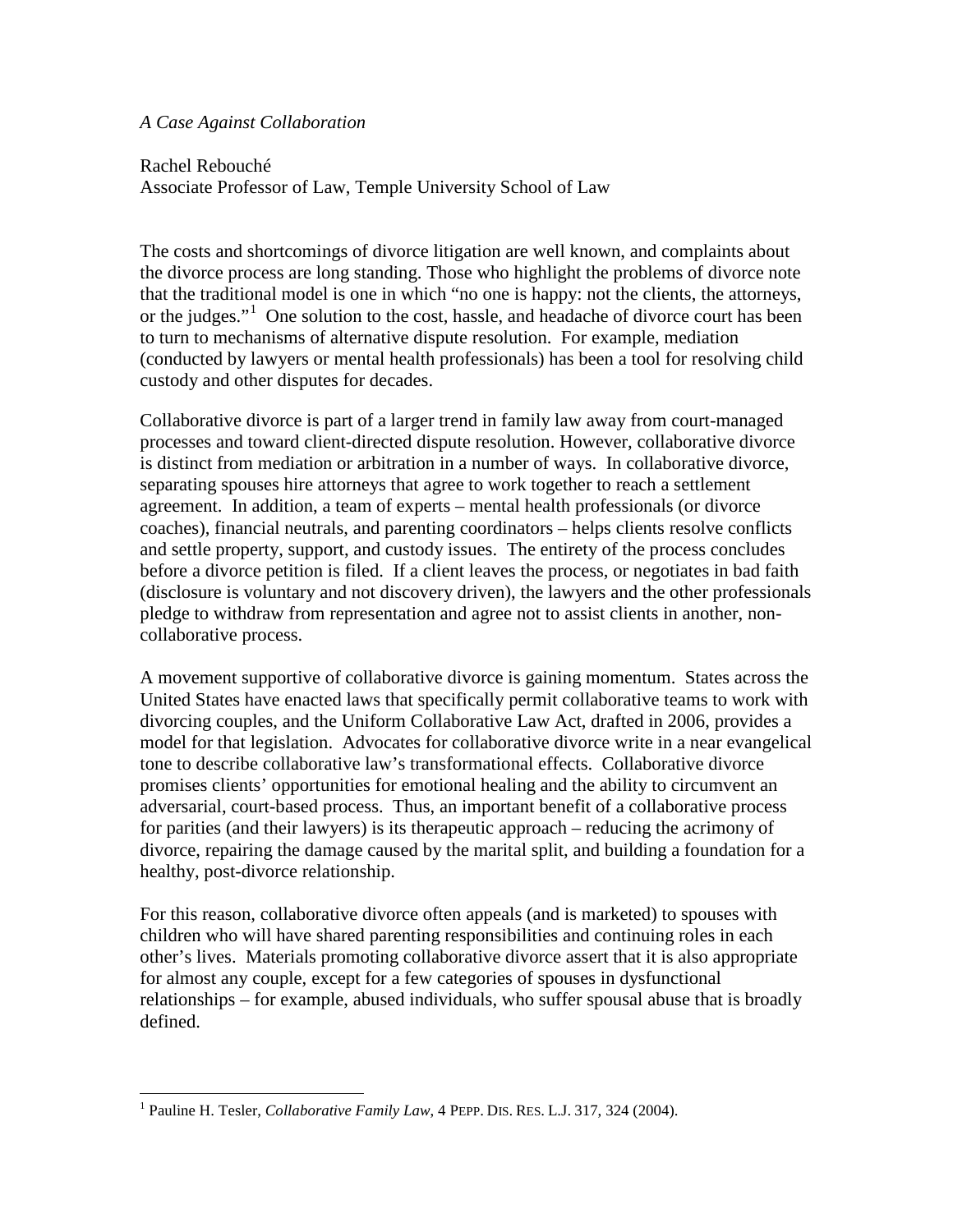Most legal scholarship on collaborative divorce focuses on questions of professional ethics – is collaborative practice zealous advocacy? What are the rules for disqualification and withdrawing from a case? This article takes up another line of inquiry and situates collaborative divorce as a response to critiques of no-fault divorce laws. As such, this research is in conversation with contemporary scholarship questioning the diminished role of marital misconduct in settlement negotiations and in divorce proceedings.

The move from fault to no fault divorce was, in part, a feminist strategy that sought to equalize the status of husbands and wives in marriage. This happened concurrently with changing ideas of marriage – from a patriarchal institution defined by coverture to an egalitarian and expressive partnership. It is a transformation, still in process, that this article briefly summarizes, without attempting to reflect fully, the voluminous commentary on the subject. The article's focus is, instead, on the arguments of scholars and lawyers who have analyzed the dark sides of no-fault divorce laws. Gender neutral and indeterminate custody and alimony laws sometimes work against wives, as oft-cited studies of women's post-divorce poverty attest. Some family law scholars have argued that the move to no-fault divorce has left ex-wives, and mothers specifically, worse off.

One way to understand support for collaborative divorce is that it can reduce the uncertainty of how courts will apply spousal support and custody laws. Participants in a collaborative divorce are encouraged to "put law to the side" and find creative, tailored solutions to the couple's particular problems. This often provides the foundation for incorporating considerations of the during-marriage conduct of parties, although the role of parties' marital misconduct in a collaborative divorce is complicated.

In collaborative divorce, a purported goal is to help heal the relationship between divorcing spouses, to give couples tools to reduce conflict, and to protect the emotional well being of the parties. Collaborative divorce lawyers distinguish the process from an adversarial one by asking spouses to think beyond their desires for vengeance and punishment. In this way, collaborative divorce appears to be relentlessly forward looking – examination of marital failure is for the purpose of healing old wounds and paving the way for a future relationship with one's ex-spouse. Meeting those goals, however, means accounting for the past: weaved throughout the collaborative literature is the language of atonement for harms caused in marriage. Like many feminist scholars, collaborative law supporters lament that no-fault laws do not give parties a chance to air their grievances and to seek redress. In no-fault proceedings, marital misconduct does not establish a ground for divorce as it did under a fault regime, which had consequences for financial settlement. Collaboration takes up martial misconduct by guiding couples to express their anger and to seek or give forgiveness. Thus, collaborative divorce's offer of a "healthy recovery" from the end of a marriage may incorporate spouses' during-marriage conduct with implications for the settlement process.

However, efforts to improve spousal communication and engender forgiveness as described in the collaborative divorce literature may entrench stereotypes that were all too common in the fault era – the innocent wife and guilty husband. Many of the